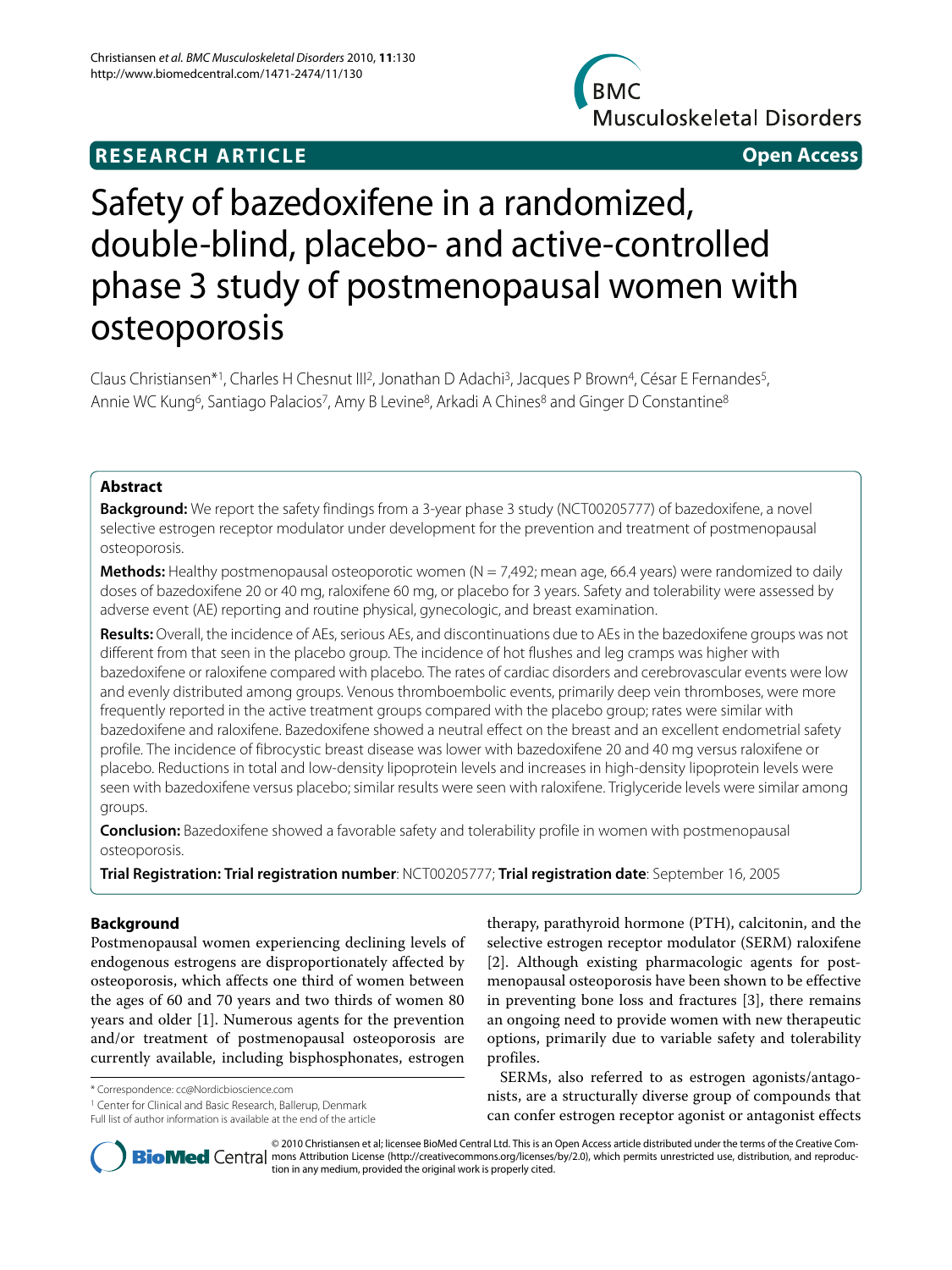|                                        | <b>Bazedoxifene</b>   |                       | Raloxifene            | Placebo      |  |
|----------------------------------------|-----------------------|-----------------------|-----------------------|--------------|--|
| <b>Characteristic</b>                  | 20 mg<br>$(n = 1886)$ | 40 mg<br>$(n = 1872)$ | 60 mg<br>$(n = 1849)$ | $(n = 1885)$ |  |
|                                        |                       |                       |                       |              |  |
| Age, y                                 |                       |                       |                       |              |  |
| Mean (SD)                              | 66.5(6.5)             | 66.2(6.8)             | 66.4(6.7)             | 66.5(6.8)    |  |
| Ethnic origin, n (%)                   |                       |                       |                       |              |  |
| White                                  | 1657 (87.9)           | 1623 (86.7)           | 1618 (87.5)           | 1641 (87.1)  |  |
| <b>Black</b>                           | 115(6.1)              | 135(7.2)              | 116(6.3)              | 120(6.4)     |  |
| Hispanic                               | 90(4.8)               | 83 (4.4)              | 87(4.7)               | 88 (4.7)     |  |
| Othera                                 | 24(1.3)               | 31(1.7)               | 28(1.5)               | 36(1.9)      |  |
| Years since last menstrual period      |                       |                       |                       |              |  |
| Mean (SD)                              | 19.7 (8.6)            | 19.3 (8.9)            | 19.5(8.7)             | 19.5(8.8)    |  |
| Hysterectomy, n (%)                    | 430 (22.8)            | 403 (21.5)            | 374 (20.2)            | 360 (19.1)   |  |
| Type of menopause, n (%)               |                       |                       |                       |              |  |
| Natural                                | 1706 (90.5)           | 1690 (90.3)           | 1700 (91.9)           | 1738 (92.2)  |  |
| Surgical oophorectomy                  | 180 (9.5)             | 182 (9.7)             | 149(8.1)              | 147(7.8)     |  |
| Subjects reporting hot flushes, n (%)b | 287 (15.2)            | 316 (16.9)            | 264 (14.3)            | 251 (13.3)   |  |
| Hot flushes per day                    |                       |                       |                       |              |  |
| Mean (SD)                              | 2.2(2.4)              | 2.1(2.2)              | 1.9(1.9)              | 2.0(2.1)     |  |
| BMI, kg/m <sup>2</sup>                 |                       |                       |                       |              |  |
| Mean (SD)                              | 26.6(3.8)             | 26.5(3.9)             | 26.4(3.8)             | 26.3(3.8)    |  |

# **Table 1: Baseline Characteristics (Safety Population)**

SD, standard deviation; BMI, body mass index.

aIncludes Asian, Native American, Pacific Islander, and other ethnic origins.

 $bP < 0.05$ ; Chi-square test.

depending on the target tissue, making them attractive candidates for the prevention and/or treatment of postmenopausal osteoporosis [\[4](#page-9-3)]. Bazedoxifene is a novel SERM that was developed using a stringent preclinical screening process designed to select compounds with favorable effects on bone and lipid profiles while minimizing stimulation of uterine or breast tissue [\[4](#page-9-3)[,5](#page-9-4)]. In a phase 2 study of healthy postmenopausal women, daily oral doses of bazedoxifene 2.5, 5.0, 10, 20, 30, or 40 mg were generally well tolerated and did not stimulate the endometrium [\[6](#page-9-5)]. Moreover, bazedoxifene 30 and 40 mg showed significantly smaller increases in endometrial thickness and significantly reduced the incidence of uterine bleeding compared with placebo [[6\]](#page-9-5). In a 2-year phase 3 study of postmenopausal women at risk for osteoporosis, bazedoxifene 10, 20, and 40 mg was shown to prevent bone loss and reduce bone turnover and was associated with a favorable endometrial, ovarian, and breast safety profile [[7,](#page-9-6)[8](#page-9-7)].

A pivotal, global phase 3 study in postmenopausal women with osteoporosis showed that bazedoxifene 20 and 40 mg and raloxifene 60 mg significantly reduced the risk of new vertebral fracture relative to placebo over 3 years of therapy [\[9\]](#page-9-8). A post hoc analysis of a subgroup of women at higher risk for fracture showed that bazedoxifene 20 mg significantly reduced the risk of nonvertebral fracture [\[9](#page-9-8)]. Here we report the results of the safety evaluations from that study.

# **Methods**

#### **Study design**

Full details of the study design and methodology have been previously reported [\[9\]](#page-9-8). This was a 3-year multicenter, randomized, double-blind, placebo- and activecontrolled phase 3 trial (NCT00205777) conducted at 206 sites worldwide (and continuing as an ongoing study extension for 4 additional years). Eligible subjects were generally healthy postmenopausal women aged 55 to 85 years with osteoporosis, defined as low bone mineral density (BMD) or radiographically confirmed vertebral fractures. Subjects without prevalent vertebral fracture were required to have lumbar spine or femoral neck BMD T-scores between -2.5 and -4.0 (inclusive), whereas subjects with prevalent vertebral fracture (at least 1 mild vertebral fracture) were required to have lumbar spine and femoral neck BMD T-scores not worse than -4.0.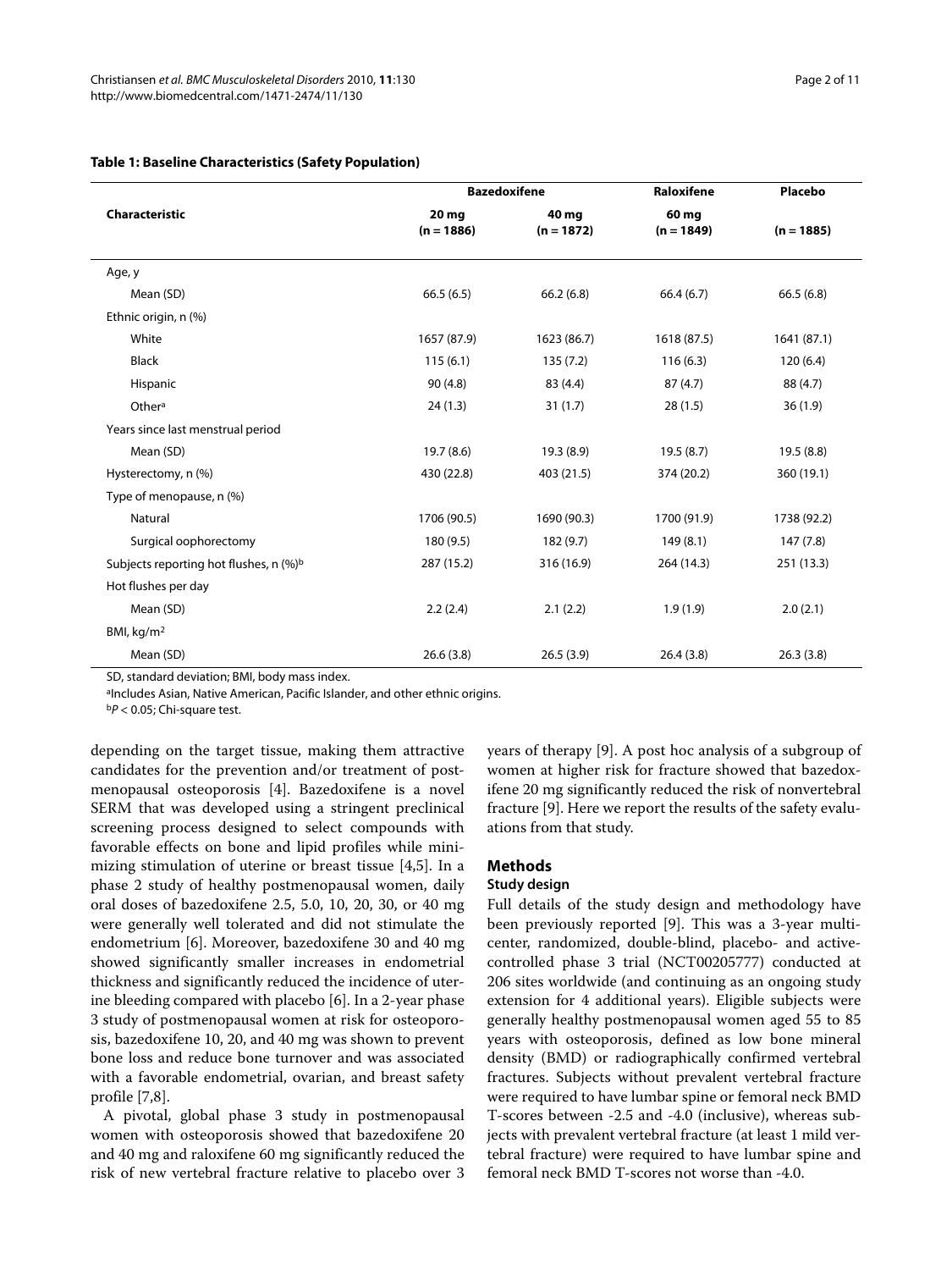<span id="page-2-0"></span>

**Figure 1 Subject disposition**. The number of subjects who were screened, randomized and received at least 1 dose of study drug (safety population), and completed the study is shown. <sup>a</sup>Does not include subjects (n = 92) who completed the 3-year core study and did not enter the extension study. **bDefined as occurrence of new vertebral fracture or ≥7% decrease in BMD of the lumbar spine or hip at any time during the study (P < 0.01** among treatment groups, Chi-square test).

Exclusion criteria included diseases that may affect bone metabolism or conditions that could interfere with measurement of BMD, pathologic vertebral fractures, vasomotor symptoms requiring treatment, active or past history of venous thromboembolic events (VTEs), endometrial hyperplasia or carcinoma, abnormal vaginal bleeding, or malignancy within 10 years of the study. Subjects were prohibited from the use of any drug known to have an effect on bone metabolism, including androgens, systemic estrogens (except estriol ≤2.0 mg/day), topical estrogens (>3 times/week), progestogens, SERMs, bisphosphonates, calcitonin, PTH, and cholecalciferol (>50,000 IU/week) within 6 months of screening.

Eligible subjects were randomly assigned to receive a once-daily oral dose of bazedoxifene 20 or 40 mg, raloxifene 60 mg, or placebo for 3 years. All subjects were to receive daily supplementation with oral calcium (1,000- 1,200 mg) and vitamin D (400-800 IU).

Non-hysterectomized women were eligible for participation in an endometrial safety substudy designed to examine measures related to the endometrium and ovaries [[10\]](#page-9-9). Subjects with endometrial thickness >5 mm as

measured by transvaginal ultrasound (TVU) or endometrial hyperplasia or carcinoma on baseline biopsy were excluded from the substudy.

The study protocol and an informed consent form were submitted to the independent ethics committee or institutional review board at each institution for review and written approval. All subjects provided written informed consent prior to enrollment in the study, which was conducted in accordance with the ethical principles outlined in the Declaration of Helsinki.

# **Assessments**

Full details of the efficacy assessments and related findings have been reported elsewhere [\[9](#page-9-8)]. Subjects were monitored throughout the 3-year study, with clinic visits occurring quarterly during the first year and biannually during the second and third years.

Safety was monitored by means of physical examinations, gynecologic and breast examinations, mammography, cervical cytology smears, clinical laboratory determinations (including blood lipid assessments), and recording of adverse events (AEs), which were classified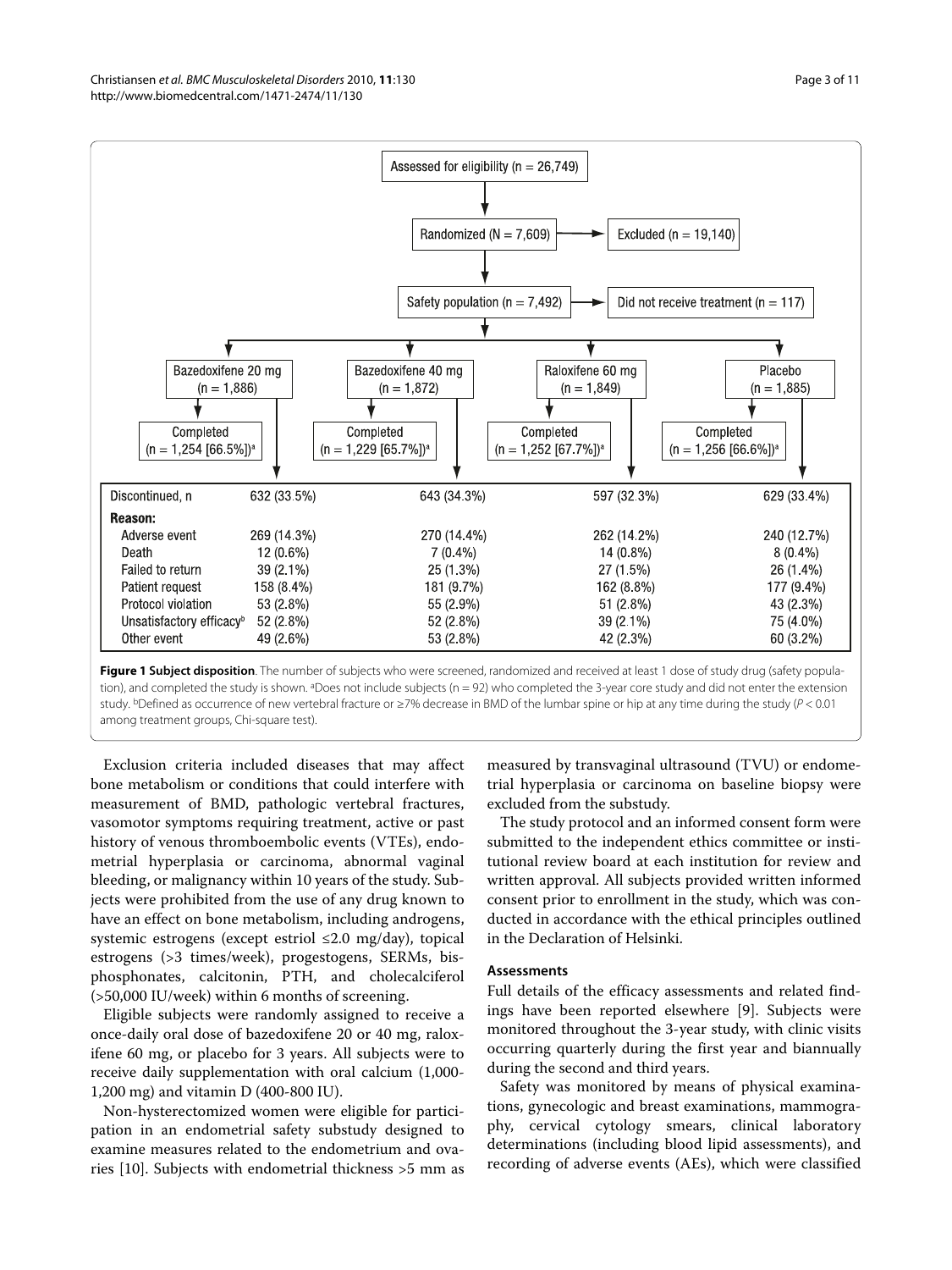# <span id="page-3-0"></span>**Table 2: Overall Summary of AEs**

|                                  | <b>Bazedoxifene</b>   |                       | Raloxifene            | Placebo      |
|----------------------------------|-----------------------|-----------------------|-----------------------|--------------|
| Subjects, n (%)                  | 20 mg<br>$(n = 1886)$ | 40 mg<br>$(n = 1872)$ | 60 mg<br>$(n = 1849)$ | $(n = 1885)$ |
| Any AE                           | 1807 (95.8)           | 1792 (95.7)           | 1777 (96.1)           | 1814 (96.2)  |
| Any serious AE                   | 382 (20.3)            | 368 (19.7)            | 344 (18.6)            | 354 (18.8)   |
| Discontinuations due to AE       | 278 (14.7)            | 280 (15.0)            | 273 (14.8)            | 253 (13.4)   |
| AEs > 10% in any treatment group |                       |                       |                       |              |
| Back pain                        | 607 (32.2)            | 591 (31.6)            | 602 (32.6)            | 616 (32.7)   |
| Arthralgia                       | 594 (31.5)            | 574 (30.7)            | 601 (32.5)            | 580 (30.8)   |
| Pain                             | 568 (30.1)            | 559 (29.9)            | 588 (31.8)            | 592 (31.4)   |
| Flu syndrome                     | 489 (25.9)            | 481 (25.7)            | 512 (27.7)            | 509 (27.0)   |
| Infection                        | 462 (24.5)            | 433 (23.1)            | 439 (23.7)            | 452 (24.0)   |
| Abdominal pain                   | 409 (21.7)            | 413 (22.1)            | 448 (24.2)            | 456 (24.2)   |
| Accidental injury <sup>a</sup>   | 449 (23.8)            | 394 (21.0)            | 387 (20.9)            | 468 (24.8)   |
| Headache                         | 432 (22.9)            | 446 (23.8)            | 417 (22.6)            | 443 (23.5)   |
| Hypertension                     | 396 (21.0)            | 379 (20.2)            | 375 (20.3)            | 394 (20.9)   |
| Constipation                     | 352 (18.7)            | 356 (19.0)            | 340 (18.4)            | 327 (17.3)   |
| Hot flushesb                     | 238 (12.6)            | 244 (13.0)            | 223(12.1)             | 119(6.3)     |
| Cough increased                  | 216(11.5)             | 192 (10.3)            | 178 (9.6)             | 199 (10.6)   |
| Leg cramps <sup>a</sup>          | 207 (11.0)            | 205 (11.0)            | 221 (12.0)            | 156(8.3)     |
| Asthenia                         | 209(11.1)             | 198 (10.6)            | 212(11.5)             | 202 (10.7)   |
| Dyspepsia                        | 192 (10.2)            | 169(9.0)              | 178 (9.6)             | 195 (10.3)   |
| Peripheral edema                 | 200 (10.6)            | 184 (9.8)             | 194 (10.5)            | 166(8.8)     |
| Urinary tract<br>infection       | 183 (9.7)             | 176 (9.4)             | 197 (10.7)            | 170 (9.0)    |
| <b>Dizziness</b>                 | 193 (10.2)            | 171(9.1)              | 165(8.9)              | 187 (9.9)    |
| Diarrheac                        | 165(8.7)              | 209 (11.2)            | 211 (11.4)            | 182 (9.7)    |

AE, adverse event.

<sup>a</sup>P < 0.01; Chi-square test.

 $bP < 0.001$ ; Chi-square test.

 $cP < 0.05$ ; Chi-square test.

using the US Food and Drug Administration's Coding Symbols for Thesaurus of Adverse Reaction Terms (COSTART). For subjects enrolled in the endometrial safety substudy, TVU of the uterus and ovaries was performed at baseline and at Months 12 and 24 (or upon withdrawal from the study if more than 9 months had elapsed since the last assessment) and endometrial biopsies were performed at baseline and at Month 24. Mammography was performed at baseline and at Months 12, 24, and 36 (or upon withdrawal from the study if more than 9 months had elapsed since the last assessment). Subjects in the overall safety population who reported abnormal uterine bleeding at any time during the study were also evaluated by TVU and endometrial biopsy according to a protocol-specific algorithm for the assessment of uterine bleeding.

Independent blinded adjudication boards were formed to ensure a consistent, accurate, and unbiased assessment of the following AEs of interest: VTEs, stroke, transient ischemic attack (TIA), and breast cancer. The adjudication boards were composed of consultant physicians specializing in the fields of internal medicine with expertise in VTEs, cardiology, breast cancer, neurology, and neuroradiology. All adjudication board members reviewed each case independently in a blinded manner. Thereafter, a final decision was determined for each case based on majority or consensus decision, according to the guidance set forth in each of the adjudication board charters.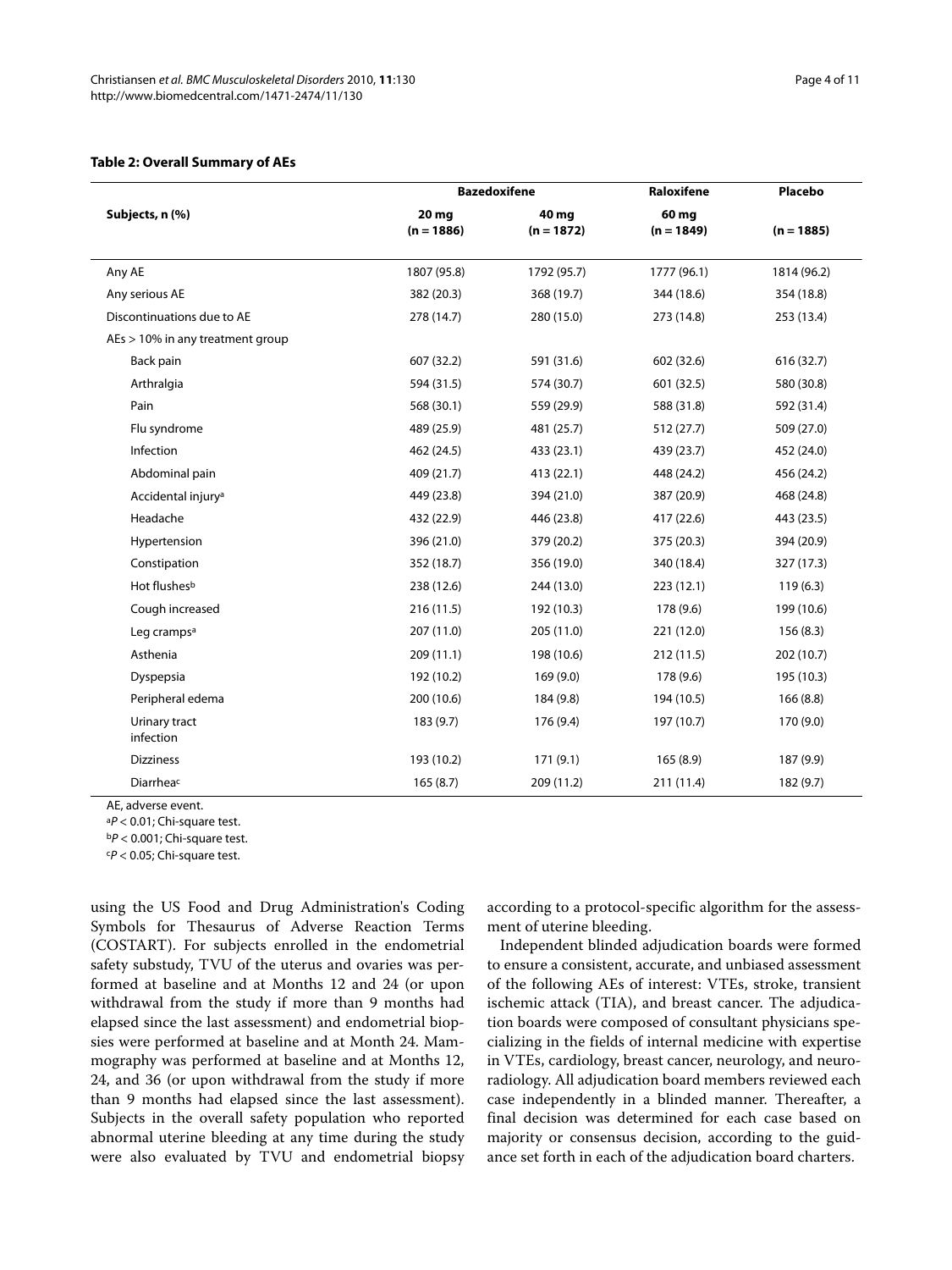|                      |                       | <b>Bazedoxifene</b>   | Raloxifene            | Placebo          |
|----------------------|-----------------------|-----------------------|-----------------------|------------------|
|                      | 20 mg<br>$(n = 1886)$ | 40 mg<br>$(n = 1872)$ | 60 mg<br>$(n = 1849)$ | $(n = 1885)$     |
| Total stroke         |                       |                       |                       |                  |
| $\sqrt{n}$           | 12                    | 14                    | 12                    | 14               |
| Rate                 | 2.6 (1.34, 4.52)      | 3.1(1.70, 5.23)       | 2.6 (1.36, 4.59)      | 3.0(1.65, 5.06)  |
| Hemorrhagic stroke   |                       |                       |                       |                  |
| $\boldsymbol{n}$     | 1                     |                       | $\mathbf{1}$          | $\overline{2}$   |
| Rate                 | 0.2(0.01, 1.20)       | 0.2(0.01, 1.24)       | 0.2(0.01, 1.22)       | 0.4(0.05, 1.55)  |
| Ischemic stroke      |                       |                       |                       |                  |
| $\boldsymbol{n}$     | 9                     | 12                    | 10                    | 10               |
| Rate                 | 1.9(0.89, 3.69)       | 2.7(1.38, 4.66)       | 2.2(1.05, 4.02)       | 2.2 (1.03, 3.96) |
| Stroke (unspecified) |                       |                       |                       |                  |
| $\mathsf{n}$         | $\overline{2}$        | $\mathbf{1}$          | 1                     | $\overline{2}$   |
| Rate                 | 0.4(0.05, 1.56)       | 0.2(0.01, 1.24)       | 0.2(0.01, 1.22)       | 0.4(0.05, 1.55)  |
| <b>TIA</b>           |                       |                       |                       |                  |
| $\boldsymbol{n}$     | 5                     | $\overline{7}$        | 3                     | 4                |
| Rate                 | 1.1(0.35, 2.52)       | 1.6(0.63, 3.21)       | 0.7(0.14, 1.92)       | 0.9(0.23, 2.20)  |
| Fatal stroke         |                       |                       |                       |                  |
| $\mathsf{n}$         |                       | 1                     | 1                     | 2                |

# **Table 3: Incidence and Rate per 1,000 Women-Years (95% CI) of Cerebrovascular Events (Adjudicated Data)**

CI, confidence interval; TIA, transient ischemic attack.

#### **Statistical Analyses**

Safety data were analyzed in all subjects who received at least 1 dose of study medication. Differences in the incidence of AEs, serious AEs, and discontinuations due to AEs among treatment groups were evaluated using Chisquare analysis, with a significance level set at 0.05. The incidence of VTEs and cerebrovascular events, based on adjudicated data, was expressed as the rate in 1,000 women-years. Hazard ratios (HRs) of treatment versus comparator were calculated using a proportional hazard model without adjustment for possible covariates; corresponding 95% confidence intervals (CIs) and P values were obtained.

The median percent changes from baseline in lipid parameters at 36 months were analyzed using an analysis of covariance (ANCOVA) on ranked data, with treatment as factor and baseline as covariate.

# **Results**

# **Subjects**

Of 26,749 women screened for the study, 7,609 women were randomized to treatment with bazedoxifene 20 or 40 mg, raloxifene 60 mg, or placebo (Figure [1](#page-2-0)). A total of 7,492 women received ≥1 dose of study medication and were included in the safety population. Baseline demographic and clinical characteristics were generally similar among treatment groups (Table 1). The mean age of subjects was 66.4 years. The vast majority of women (91.2%) had experienced natural menopause, and the mean time since last menstrual period was 19.5 years.

There were no significant differences among treatment groups in the number of subjects who discontinued from the study ( $n = 2,501$  [33%]; Figure [1\)](#page-2-0). The most common reason for discontinuation was AEs. Overall, the incidence of AEs, serious AEs, and discontinuations due to AEs in the bazedoxifene treatment groups was not different from that seen in the placebo group (Table [2](#page-3-0)). Sixtythree subjects had deaths that resulted from AEs that began during the study and were reported to the sponsor: bazedoxifene 20 mg, n = 19 (1.0%); bazedoxifene 40 mg, n  $= 14 (0.7\%)$ ; raloxifene 60 mg, n = 19 (1.0%); and placebo,  $n = 11$  (0.6%). Differences between groups were not statistically significant.

The most frequently reported AEs  $(\geq 20\%$  of subjects in at least 1 treatment group) included back pain, arthralgia, pain, flu syndrome, infection, abdominal pain, accidental injury, headache, and hypertension (Table [2](#page-3-0)). The incidence of leg cramps and hot flushes was higher (overall P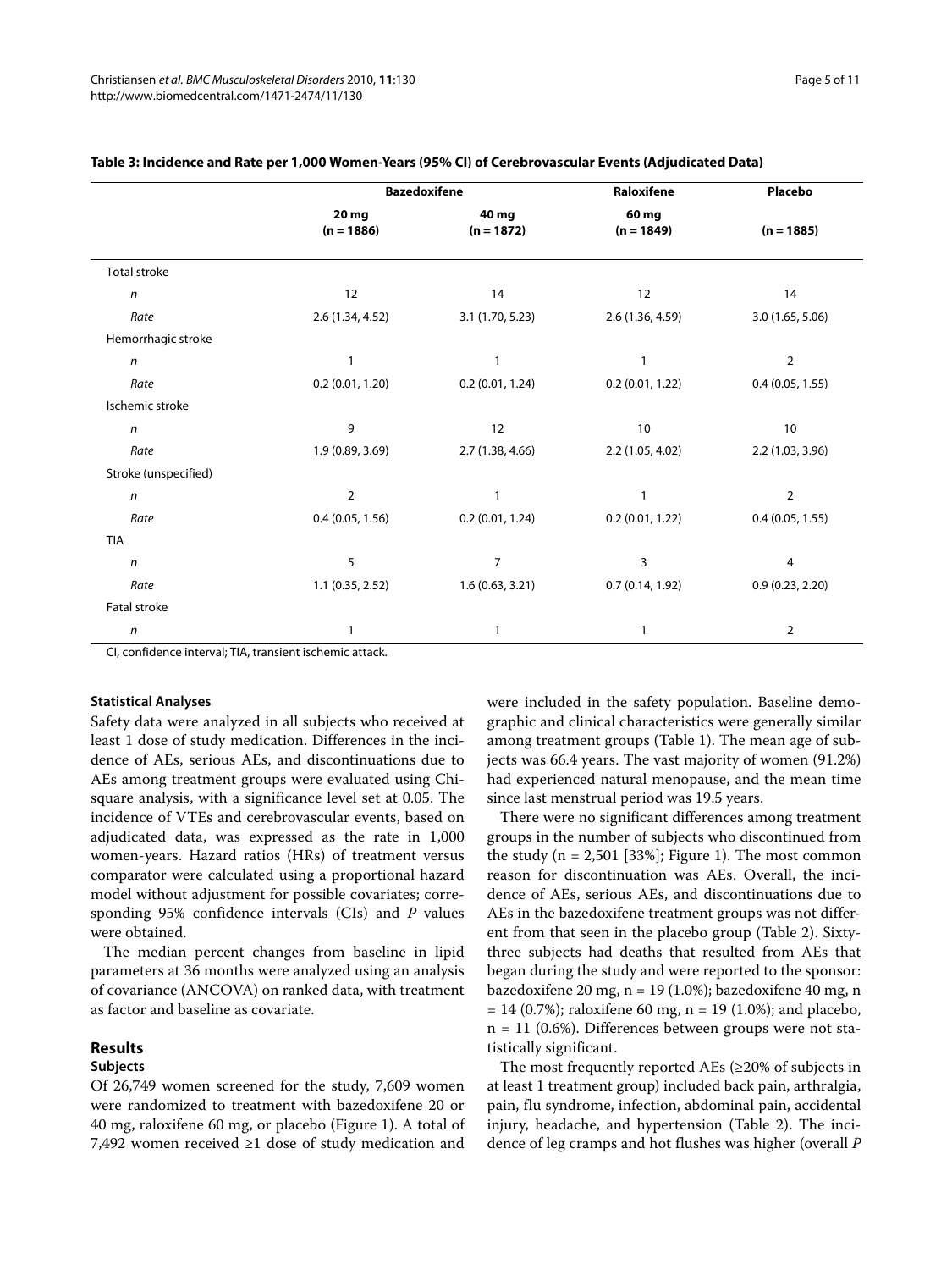|                              | <b>Bazedoxifene</b> |                   | Raloxifene        |
|------------------------------|---------------------|-------------------|-------------------|
|                              | 20 mg               | 40 mg             | 60 mg             |
|                              | $(n = 1886)$        | $(n = 1872)$      | $(n = 1849)$      |
| <b>Total stroke</b>          | 0.9(0.40, 1.86)     | 1.0(0.49, 2.17)   | 0.9(0.40, 1.88)   |
| Hemorrhagic stroke           | 0.5(0.05, 5.53)     | 0.5(0.05, 5.70)   | 0.5(0.05, 5.65)   |
| Ischemic stroke              | 0.9(0.37, 2.22)     | 1.2(0.54, 2.87)   | 1.0(0.42, 2.44)   |
| Stroke (unspecified)         | 1.0(0.14, 7.10)     | 0.5(0.05, 5.74)   | 0.5(0.05, 5.54)   |
| <b>TIA</b>                   | 1.3(0.34, 4.68)     | 1.8(0.53, 6.18)   | 0.8(0.17, 3.41)   |
| Any VTE                      | 1.6(0.68, 3.94)     | 1.7(0.70, 4.07)   | 1.1(0.44, 2.96)   |
| <b>DVT</b>                   | 8.0 (1.01, 64.25)   | 9.4 (1.18, 73.82) | 7.1 (0.88, 57.95) |
| PE                           | 0.8(0.17, 3.36)     | 0.8(0.17, 3.47)   | 1.0(0.25, 4.08)   |
| <b>RVT</b>                   | 0.7(0.11, 4.00)     | 0.4(0.04, 3.32)   | 0                 |
| Superficial thrombophlebitis | 1.4(0.55, 3.43)     | 2.3(1.01, 5.33)   | 1.7(0.68, 3.99)   |

# **Table 4: HR (95% CI) Versus Placebo for Cerebrovascular Events and VTEs (Adjudicated Data)**

HR, hazard ratio; CI, confidence interval; VTE, venous thromboembolic event; TIA, transient ischemic attack; DVT, deep vein thrombosis; PE, pulmonary embolus; RVT, retinal vein thrombosis.

 $= 0.002$  and  $P < 0.001$ , respectively) in the active treatment groups compared with the placebo group. Most reports of leg cramps and hot flushes were mild or moderate in severity and did not result in study discontinuation.

# **Cardiac disorders**

Overall, the number of subjects reporting cardiac disorders ( $n = 66$  [0.9%]) was low and similar among treatment groups. The number of subjects among the bazedoxifene 20- and 40-mg, raloxifene 60-mg, and placebo groups reporting coronary occlusion  $(2 \, [0.1\%], 0, 0, \text{ and } 2 \, [0.1\%],$ respectively), myocardial infarction (8 [0.4%], 8 [0.4%], 6 [0.3%], and 8 [0.4%], respectively), and myocardial ischemia (7 [0.4%], 9 [0.5%], 11 [0.6%], and 9 [0.5%], respectively) was not significantly different.

## **Cerebrovascular events**

Analysis of the incidence of cerebrovascular events based on adjudicated data showed no significant differences among treatment groups (Table 3). The rate of total strokes per 1,000 women-years was 2.6 with bazedoxifene 20 mg, 3.1 with bazedoxifene 40 mg, 2.6 with raloxifene 60 mg, and 3.0 with placebo (Table 3); corresponding HRs (95% CIs) relative to placebo were 0.9 (0.40, 1.86), 1.0 (0.49, 2.17), and 0.9 (0.40, 1.88), respectively (Table 4). There were no significant differences in the risk of stroke (hemorrhagic, ischemic, or unspecified) or of TIA for bazedoxifene 20 or 40 mg or raloxifene 60 mg compared with placebo (Table 3). There were no deaths due to ischemic stroke in the bazedoxifene or raloxifene treatment groups; there was 1 death due to ischemic stroke in the placebo group. There were 4 deaths due to hemorrhagic stroke (1 in each treatment arm).

## **VTEs**

A total of 43 subjects (0.6%) reported VTEs based on adjudicated data (Table [5](#page-6-0)); the overall incidence of VTEs (deep vein thrombosis [DVT], pulmonary embolism [PE], or retinal vein thrombosis [RVT]) was generally higher among the active treatment groups compared with the placebo group. The rates of any VTE per 1,000 womenyears were 2.8 with bazedoxifene 20 mg, 2.9 with bazedoxifene 40 mg, 2.0 with raloxifene 60 mg, and 1.7 with placebo (Table 5); corresponding HRs (95% CIs) relative to placebo were 1.6 (0.68, 3.94), 1.7 (0.70, 4.07), and 1.1 (0.44, 2.96), respectively (Table 4). There were no significant differences in the risk of any VTE, including DVT, PE, and RVT, between the bazedoxifene and raloxifene treatment groups. Reports of VTEs were highest during the first year of therapy with bazedoxifene 20 mg and subsequently decreased over the second and third years; no clear pattern over time was observed with bazedoxifene 40 mg or raloxifene 60 mg (Table [5](#page-6-0)).

The overall incidence of DVTs  $(n = 25 [0.3\%])$  and superficial thrombophlebitis ( $n = 50$  [0.7%]) was higher among the active treatment groups compared with the placebo group (Table 5). The rates of DVT per 1,000 women-years were 1.7 with bazedoxifene 20 mg, 2.0 with bazedoxifene 40 mg, 1.5 with raloxifene 60 mg, and 0.2 with placebo (Table 5); corresponding HRs (95% CI) relative to placebo were 8.0 (1.01, 64.25), 9.4 (1.18, 73.82), and 7.1 (0.88, 57.95), respectively (Table 4). There were no differences in the risk of PE or RVT with bazedoxifene 20 or 40 mg or raloxifene 60 mg compared with placebo.

#### **Breast and reproductive safety**

The rates of breast- and reproductive system-related AEs are shown in Table 6. The incidence of breast carcinoma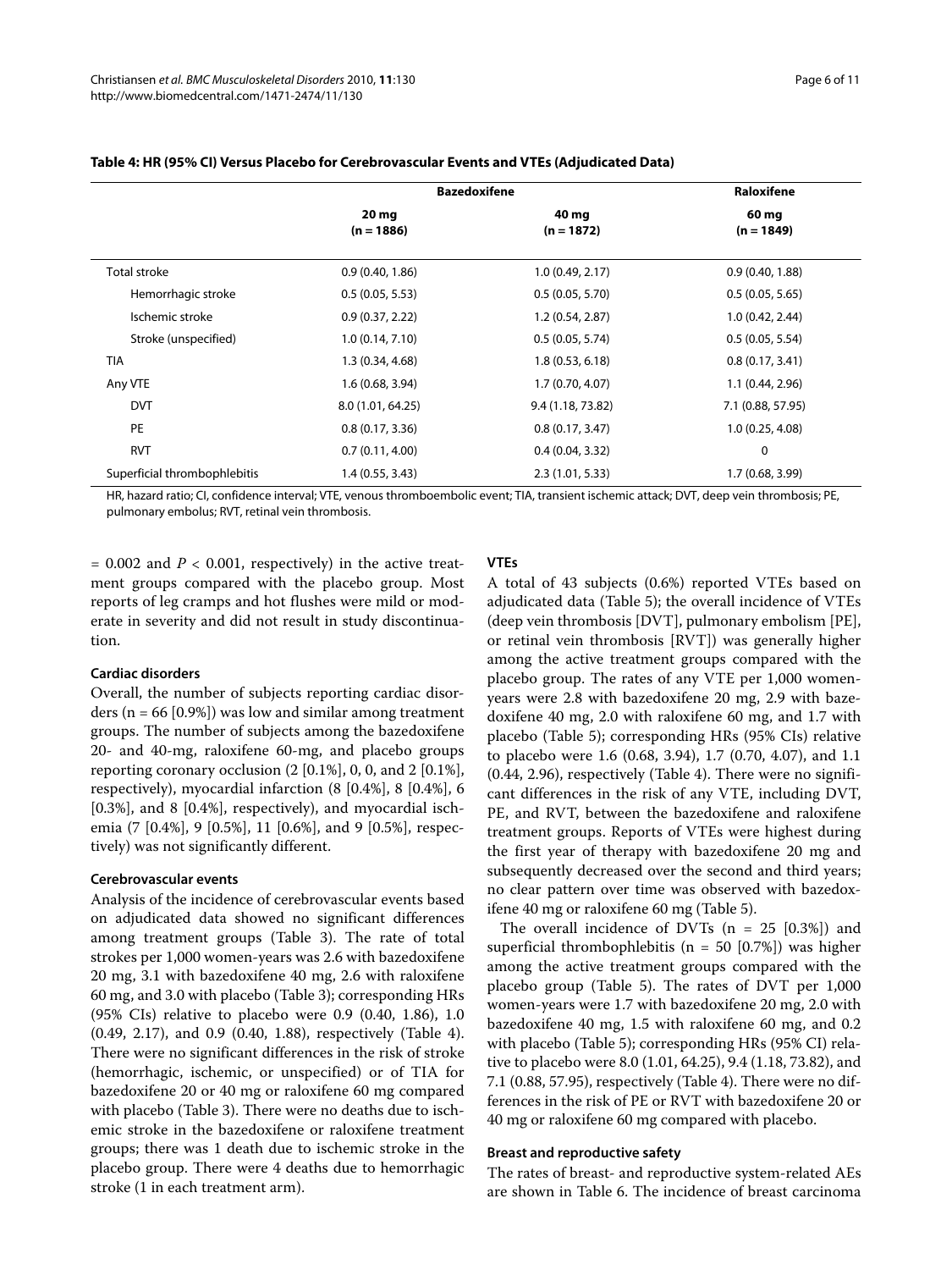|                              | <b>Bazedoxifene</b>   |                       | Raloxifene            | Placebo          |
|------------------------------|-----------------------|-----------------------|-----------------------|------------------|
|                              | 20 mg<br>$(n = 1886)$ | 40 mg<br>$(n = 1872)$ | 60 mg<br>$(n = 1849)$ | $(n = 1885)$     |
| Any VTE                      |                       |                       |                       |                  |
| $\boldsymbol{n}$             | 13                    | 13                    | 9                     | 8                |
| Year 1                       | 8                     | 4                     | $\overline{2}$        | 3                |
| Year <sub>2</sub>            | 4                     | 6                     | 4                     | $\overline{2}$   |
| Year 3                       | $\mathbf{1}$          | 3                     | 3                     | 3                |
| Rate                         | 2.8 (1.49, 4.79)      | 2.9 (1.54, 4.94)      | 2.0 (0.90, 3.74)      | 1.7 (0.74, 3.39) |
| Year 1                       | 4.6 (2.00, 9.14)      | 2.4(0.65, 6.09)       | 1.2 (0.14, 4.29)      | 1.7 (0.36, 5.05) |
| Year 2                       | 2.7(0.73, 6.83)       | 4.2 (1.53, 9.05)      | 2.7(0.74, 6.93)       | 1.3(0.16, 4.82)  |
| Year 3                       | 0.7(0.02, 3.94)       | 2.2(0.45, 6.38)       | 2.1(0.44, 6.22)       | 2.1 (0.44, 6.20) |
| <b>DVT</b>                   |                       |                       |                       |                  |
| $\sqrt{n}$                   | 8                     | 9                     | $\overline{7}$        | $\mathbf{1}$     |
| Rate                         | 1.7 (0.74, 3.40)      | 2.0 (0.92, 3.80)      | 1.5(0.62, 3.15)       | 0.2(0.01, 1.20)  |
| PE                           |                       |                       |                       |                  |
| $\boldsymbol{n}$             | 3                     | 3                     | 4                     | 4                |
| Rate                         | 0.7(0.13, 1.89)       | 0.7(0.14, 1.95)       | 0.9(0.24, 2.24)       | 0.9(0.23, 2.20)  |
| <b>RVT</b>                   |                       |                       |                       |                  |
| $\boldsymbol{n}$             | $\overline{2}$        | $\mathbf{1}$          | $\mathbf 0$           | 3                |
| Rate                         | 0.4(0.05, 1.56)       | 0.2(0.01, 1.24)       | 0(0.00, 0.66)         | 0.7(0.13, 1.89)  |
| Superficial thrombophlebitis |                       |                       |                       |                  |
| $\sqrt{n}$                   | 11                    | 18                    | 13                    | 8                |
| Rate                         | 2.4 (1.19, 4.25)      | 4.0 (2.38, 6.34)      | 2.9 (1.52, 4.87)      | 1.7 (0.74, 3.40) |

# <span id="page-6-0"></span>**Table 5: Incidence and Rate per 1,000 Women-Years (95% CI) of VTEs (Adjudicated Data)**

CI, confidence interval; VTE, venous thromboembolic event; DVT, deep vein thrombosis; PE, pulmonary embolism; RVT, retinal vein thrombosis.

and breast cysts was not significantly different among treatment groups, although the number of cases was lower with bazedoxifene 20 and 40 mg compared with placebo or raloxifene 60 mg. Reports of breast pain were evenly distributed among treatment groups. The incidence of fibrocystic breast disease was lower in the bazedoxifene 20- and 40-mg groups compared with the raloxifene 60-mg or placebo group, and was significantly lower in the bazedoxifene 20-mg group compared with the raloxifene 60-mg group ( $P = 0.050$ ) and in the bazedoxifene 40-mg group compared with the raloxifene 60 mg group ( $P = 0.011$ ).

TVU data were available for a total of 753 subjects; after 2 years, there were no differences in the change in mean endometrial thickness (± standard error) from baseline with bazedoxifene 20 mg  $(-0.07 \pm 0.11 \text{ mm})$ , bazedoxifene 40 mg (0.10 ± 0.11 mm), raloxifene 60 mg  $(0.16 \pm 0.12 \text{ mm})$ , or placebo (-0.08  $\pm$  0.11 mm). Endometrial hyperplasia was reported by 1 subject in each treatment group, and endometrial carcinoma was reported by 0, 2, 2, and 3 subjects in the bazedoxifene 20- and 40-mg, raloxifene 60-mg, and placebo groups, respectively. The incidence of uterine or vaginal bleeding was low and similar among treatment groups.

# **Lipid parameters**

The median percent changes from baseline in total and LDL cholesterol were significantly reduced in the bazedoxifene and raloxifene treatment groups compared with the placebo group after 36 months ( $P < 0.001$ ; Table 7). The reduction in total and LDL cholesterol was significantly greater ( $P < 0.01$ ) in the raloxifene treatment group than in the bazedoxifene 20- or 40-mg treatment groups. The increase in levels of HDL cholesterol was significantly greater in the active treatment groups compared with the placebo group after 36 months ( $P < 0.001$ ). Triglyceride levels were significantly increased from baseline in all treatment groups ( $P < 0.001$ ); however, there were no differences in the median percent change from baseline among treatment groups.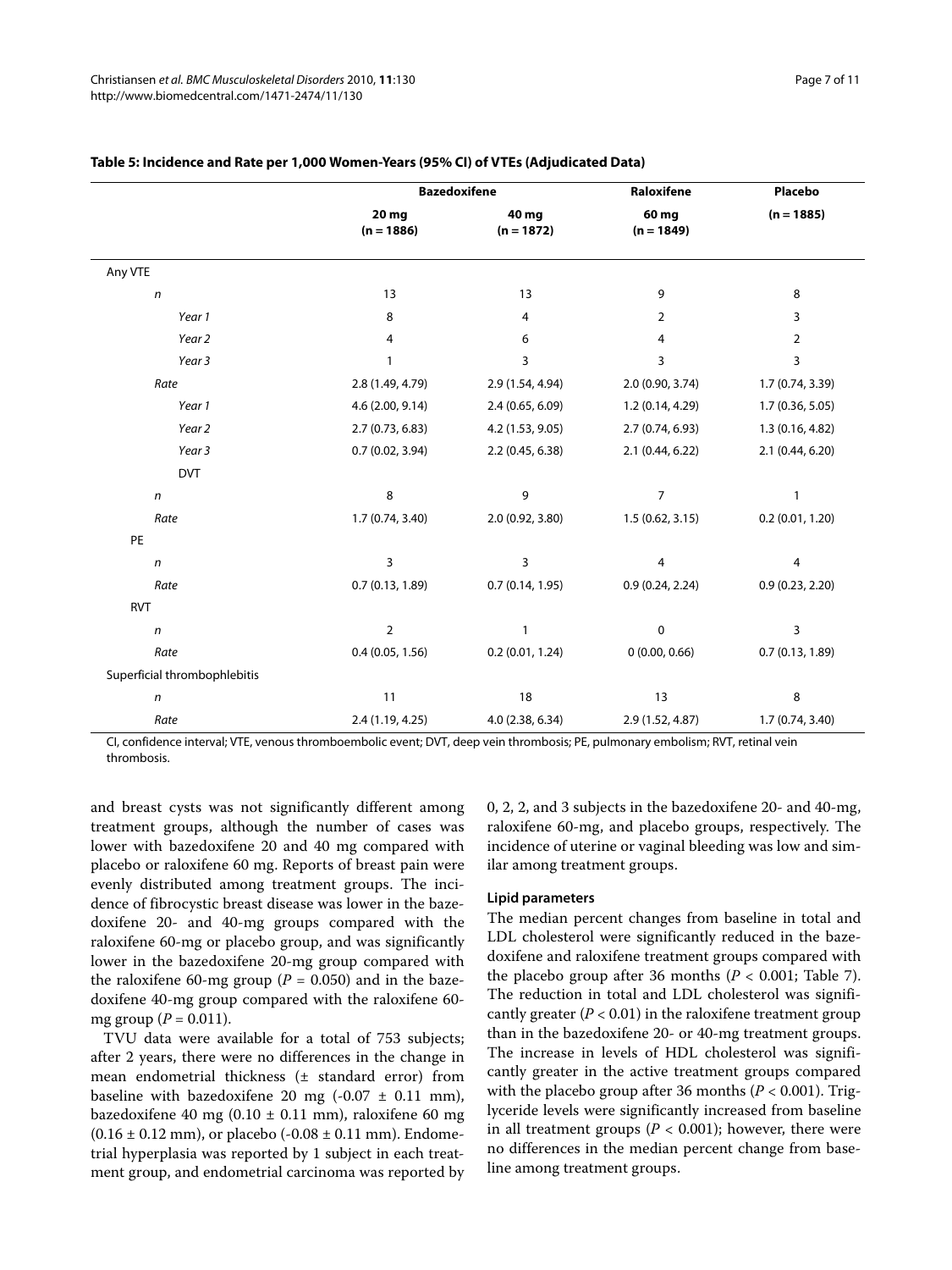|                                            |                       | <b>Bazedoxifene</b>   | Raloxifene            | Placebo      |
|--------------------------------------------|-----------------------|-----------------------|-----------------------|--------------|
| Subjects, n (%)                            | 20 mg<br>$(n = 1886)$ | 40 mg<br>$(n = 1872)$ | 60 mg<br>$(n = 1849)$ | $(n = 1885)$ |
| <b>Breast carcinoma</b>                    | 6(0.3)                | 4(0.2)                | 7(0.4)                | 8(0.4)       |
| Breast cyst                                | 8(0.4)                | 10(0.5)               | 17(0.9)               | 11(0.6)      |
| Fibrocystic breast<br>disease <sup>a</sup> | 6(0.3)                | 4(0.2)                | 15(0.8)               | 9(0.5)       |
| Breast neoplasm <sup>b</sup>               | 12(0.6)               | 14(0.7)               | 11(0.6)               | 22(1.2)      |
| Breast pain                                | 53(2.8)               | 45 (2.4)              | 56 (3.0)              | 48(2.5)      |
| Endometrial<br>carcinoma                   | $\mathbf 0$           | 2(0.1)                | 2(0.1)                | 3(0.2)       |
| Endometrial<br>hyperplasia                 | 1(0.1)                | 1(0.1)                | 1(0.1)                | 1(0.1)       |
| Endometrial<br>neoplasiac                  | 9(0.5)                | 12(0.6)               | 12(0.6)               | 10(0.5)      |
| Ovarian carcinoma                          | 3(0.2)                | $\mathbf 0$           | 2(0.1)                | 0            |
| Ovarian cyst                               | 16(0.8)               | 8(0.4)                | 13(0.7)               | 14(0.7)      |
| Uterine hemorrhage                         | 3(0.2)                | 5(0.3)                | 4(0.2)                | 3(0.2)       |
| Vaginal hemorrhage                         | 16(0.8)               | 18(1.0)               | 22(1.2)               | 23(1.2)      |

# **Table 6: Incidence of Breast- and Reproductive System-related AEs**

AE, adverse event.

 $aP < 0.05$ ; Chi-square test.

bEvents reported as breast neoplasm included breast mass, breast lump, solid formation, lipoma, fibroadenoma, tumor, nodule, microcalcification, intracanalar papilloma, and cyst.

cEvents reported as endometrial neoplasia included endometrial polyps, uterine polyps, thickening of endometrium due to polyps,

hyperplastic endometrial polyps, accentuated cystocele and polyps, and endometrial polyps with cystic atrophy (benign).

# **Discussion**

SERMs represent a growing class of compounds that are under development for the prevention and/or treatment of postmenopausal osteoporosis. Because certain "class effects" are associated with SERMs, including increased incidence of hot flushes, leg cramps, and VTEs [\[11](#page-9-10)-[14\]](#page-9-11), as well as the potential for endometrial effects/stimulation, a careful evaluation of the safety and tolerability profile of each SERM is of considerable importance.

Findings from this large, prospective phase 3 study showed that bazedoxifene was associated with a favorable safety and tolerability profile in postmenopausal women with osteoporosis over 3 years of therapy. Overall, the incidence of AEs, serious AEs, and discontinuations due to AEs with bazedoxifene was similar to that seen with placebo. Although the current study showed an increased incidence of hot flushes and leg cramps in the active treatment groups, most of these events were mild or moderate in severity and did not lead to study discontinuation.

Overall, VTEs were more frequently reported in the bazedoxifene groups compared with the placebo group. This was primarily the result of a significantly increased incidence of DVTs, while the incidence of PE or RVT was not different among all treatment groups. The relative risk of VTEs with bazedoxifene (HR, 1.6-1.7) was consistent with that previously reported with raloxifene (HR, 2.1-3.1) [[13](#page-9-12),[14](#page-9-11)] and lasofoxifene (HR, 2.2-2.6) [[15\]](#page-9-13). In addition, the rate of VTEs with placebo (1.7 per 1,000 women-years) in this study was similar to that seen in earlier studies of raloxifene (1.7 per 1,000 women-years) [[14\]](#page-9-11) and lasofoxifene (1.2 per 1,000 women-years) [\[15](#page-9-13)]. Collectively, these findings provide strong external validation of the risk estimates observed with bazedoxifene in the present study.

The rate of VTEs was highest during the first year of therapy with bazedoxifene 20 mg and subsequently decreased over the second and third years; such a pattern was not seen with bazedoxifene 40 mg or raloxifene 60 mg, although a decrease in VTE risk over time has previously been reported with raloxifene (HR, 6.0, 6.6, 0.9 at Years 1, 2, and 3, respectively) [\[14\]](#page-9-11). Overall, the absolute risk of VTEs was low among all treatment groups in the current study, with the attributable risk for bazedoxifene estimated at 1 case per 1,000 women-years (ie, 100 women over 10 years of treatment).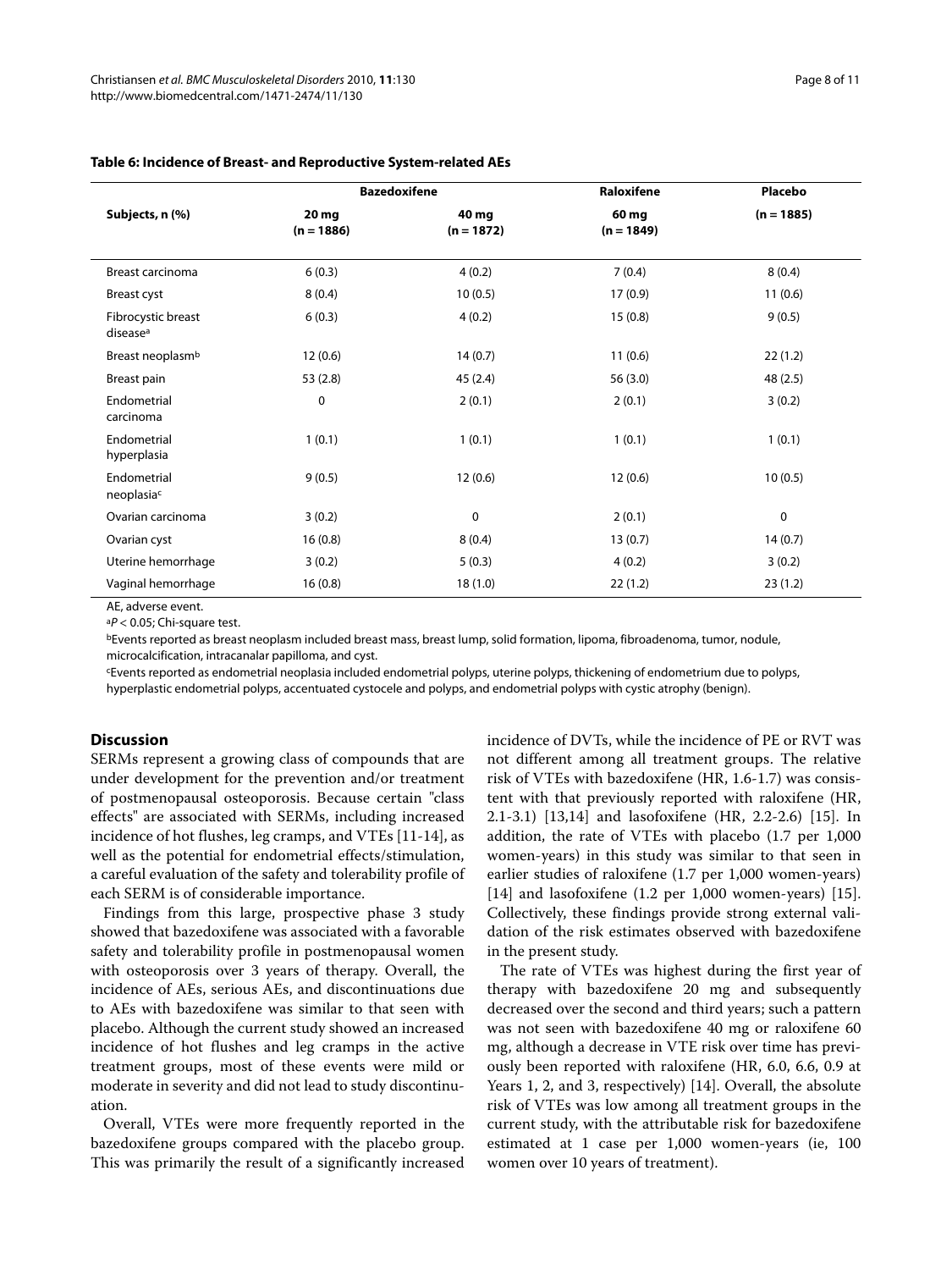|                          |                  | <b>Bazedoxifene</b> |                    | <b>Placebo</b>    |
|--------------------------|------------------|---------------------|--------------------|-------------------|
| <b>Parameter</b>         | 20 mg            | 40 mg               | 60 mg              |                   |
| <b>Total cholesterol</b> |                  |                     |                    |                   |
| No. of pairs             | 1220             | 1201                | 1225               | 1248              |
| Median percent change    | $-3.8^{b,c,d}$   | $-3.5^{b,c,d}$      | $-5.0^{b,c}$       | 0.3               |
| LDL cholesterol          |                  |                     |                    |                   |
| No. of pairs             | 1220             | 1201                | 1223               | 1247              |
| Median percent change    | $-5.4^{b,c,d}$   | $-6.6^{b,c,d}$      | $-8.5^{b,c}$       | 1.6 <sup>b</sup>  |
| <b>HDL</b> cholesterol   |                  |                     |                    |                   |
| No. of pairs             | 1216             | 1196                | 1219               | 1246              |
| Median percent change    | $5.1^{b,c}$      | 5.9 <sub>b,c</sub>  | 5.0 <sup>b,c</sup> | 2.5 <sup>b</sup>  |
| LDL/HDL cholesterol      |                  |                     |                    |                   |
| No. of pairs             | 1213             | 1191                | 1215               | 1244              |
| Median percent change    | $-10.5^{b,c,d}$  | $-12.6^{b,c}$       | $-12.4^{b,c}$      | $-0.6$            |
| <b>Triglycerides</b>     |                  |                     |                    |                   |
| No. of pairs             | 1220             | 1201                | 1225               | 1248              |
| Median percent change    | 8.5 <sup>b</sup> | 13.6 <sup>b</sup>   | 12.2 <sup>b</sup>  | 12.1 <sup>b</sup> |

# **Table 7: Median Percent Changes From Baseline in Selected Lipid Parameters at Month 36a**

LDL, low-density lipoprotein; HDL, high-density lipoprotein.

aIncludes subjects in the intent-to-treat population (n = 6,847) with an assessment at baseline and at Month 36.

 $bP < 0.001$  vs baseline; t test.

 $P < 0.001$  vs placebo; t test.

 $dP < 0.01$  vs raloxifene 60 mg; t test.

Raloxifene has been associated with a 2- to 3-fold increase in VTE risk over 3 years (1.4-fold increase over 5 years) in previous studies [\[13](#page-9-12)[,14](#page-9-11)[,16](#page-9-14)], which was higher than that seen in this study. The reason for this discrepancy is unclear and may be attributed to the small number of VTEs reported in the current study. The risk of DVTs, however, was similarly increased with raloxifene relative to placebo in the current study and in previous studies of raloxifene [[13,](#page-9-12)[14,](#page-9-11)[16\]](#page-9-14).

The incidence of cardiac disorders and cerebrovascular events in the active treatment groups was not different from that seen in the placebo group. Raloxifene has previously been associated with a small but significant increase in the risk of fatal stroke compared with placebo  $(1.49; 95\% \text{ CI}, 1.00-2.24; P = 0.05)$ , although there was no difference in the overall incidence of stroke [\[16](#page-9-14)]. In the current study, there were no deaths due to ischemic stroke with bazedoxifene or raloxifene; there was 1 case of death due to hemorrhagic stroke in each treatment arm.

Endometrial safety is an important consideration for investigational SERMs, as the clinical development of several SERMs for postmenopausal osteoporosis (eg, idoxifene, levormeloxifene) in recent years was discontinued, in part, because of unfavorable uterine effects [[17,](#page-9-15)[18\]](#page-9-16). In this study, bazedoxifene was associated with an excellent endometrial safety profile and a neutral effect on the breast over 3 years of therapy. There was no difference in the rates of endometrial hyperplasia or carcinoma with bazedoxifene compared with placebo, or in the change in endometrial thickness. The incidence of breast- and reproductive system-related AEs were small and similar among groups. There was a lower incidence of fibrocystic breast disease in the bazedoxifene treatment groups compared with the raloxifene or placebo group. Raloxifene was not associated with a reduction in the incidence of breast cancer in this study, which is in contrast to findings from previous studies [\[16](#page-9-14)[,19](#page-9-17),[20](#page-10-0)] and may be attributable to the relatively smaller number of subjects evaluated and the lower baseline risk for breast cancer (mean Gail Index 5-year risk score of 1.59). In this study, the overall incidence of breast cancer in the placebo groups was lower than that observed in other clinical trials [[8,](#page-9-7)[14,](#page-9-11)[19\]](#page-9-17).

Bazedoxifene was associated with favorable effects on the lipid profile. Significant reductions in the levels of total and LDL cholesterol and significant increases in levels of HDL cholesterol were observed with bazedoxifene compared with placebo. Triglyceride levels were similar among all treatment groups. The clinical significance of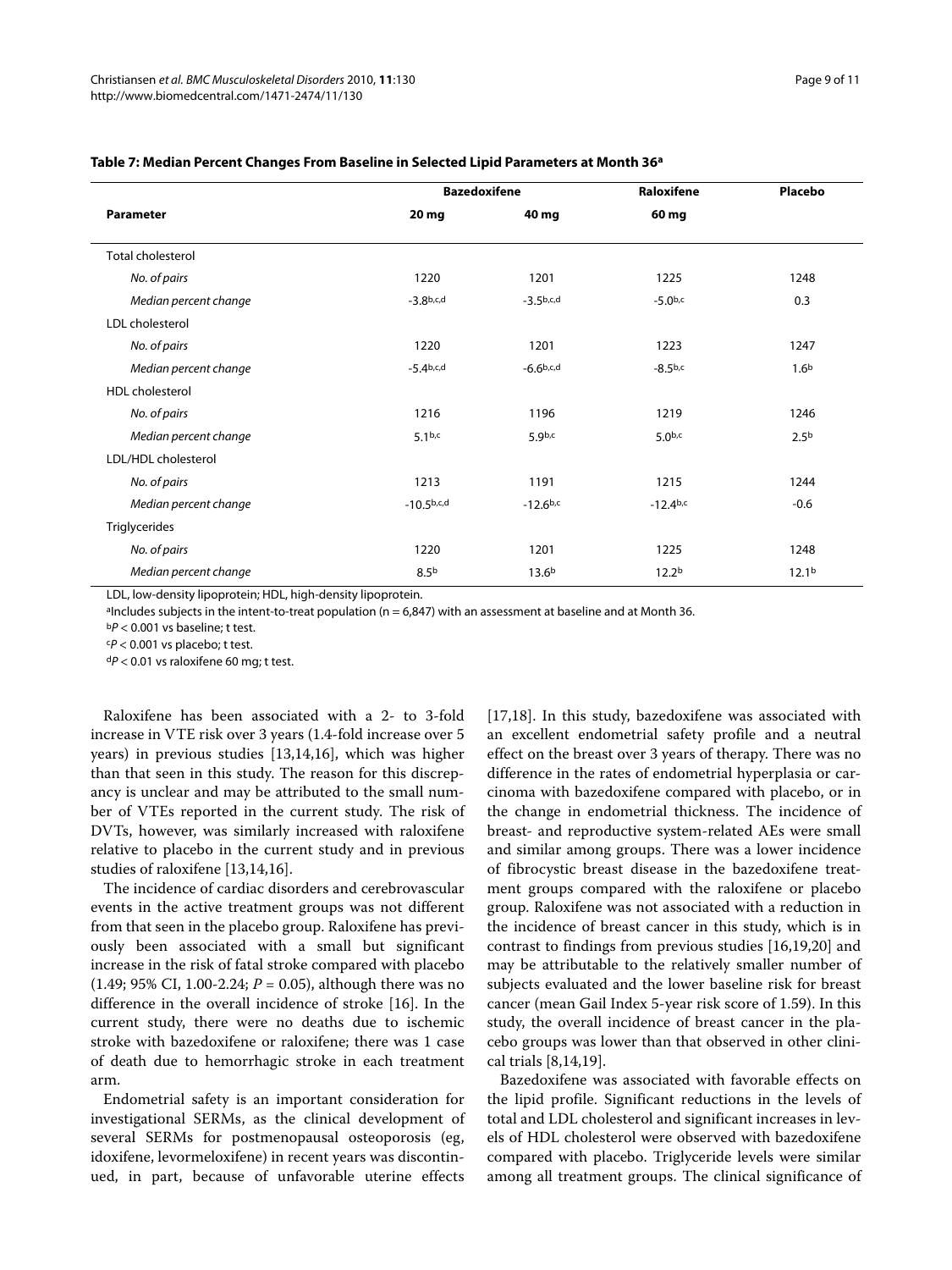# **Conclusions**

Overall, bazedoxifene was associated with a favorable safety and tolerability profile over 3 years of therapy, with no evidence of endometrial or breast stimulation. Bazedoxifene was associated with a small increase in the risk of VTEs, consistent with that seen with other SERMs, including raloxifene and lasofoxifene; however, the absolute risk of VTEs was low and did not increase over time. Combined with its demonstrated efficacy in preventing new vertebral fractures in postmenopausal women with osteoporosis, as well as in preventing nonvertebral fractures in higher-risk women [[9\]](#page-9-8), bazedoxifene appears to have a favorable risk-benefit profile in the treatment of postmenopausal women with osteoporosis.

#### **Competing interests**

Dr Christiansen has served as a consultant for Wyeth, Eli Lilly, Roche, Novartis, Novo Nordisk, Procter & Gamble, Groupe Fournier, Besins EscoVesco, MSD, Chiesi, Boehringer Mannheim, and Pfizer. Dr Chesnut has been a consultant and speaker for Amgen. Dr Adachi has been a consultant and speaker for Amgen, AstraZeneca, Bristol-Myers Squibb, Eli Lilly, GlaxoSmithKline, Merck, Novartis, Nycomed, Pfizer, Procter & Gamble, Roche, sanofi-aventis, Servier, and Wyeth. Dr Brown has been an investigator for Wyeth and has served as a consultant for and/or received honoraria or research funding from Abbott, Amgen, ArthroLab, Bristol-Myers Squibb, Eli Lilly, GlaxoSmithKline, Merck Frosst, Novartis, Nycomed, Pfizer, Procter & Gamble, Roche, sanofi-aventis, Servier, and Wyeth. Dr Fernandes has been an investigator for Wyeth and Eli Lilly. Dr Kung has received research support and speakers honoraria from Eli Lilly, MSD Asia Pacific, Novartis, Roche, and Servier. Dr Palacios has been a symposium speaker or advisory board member for Bayer Schering Pharma, Novo Nordisk, Servier, Lilly, Daiichi-Sankyo, sanofi-aventis, MSD, and Procter & Gamble. He has also received research grants and/or consulting fees from Wyeth, Servier, Lilly, Daiichi-Sankyo, Amgen, Arkochim, and Bayer Schering Pharma. Drs Levine, Chines, and Constantine were previous employees of Wyeth, which was acquired by Pfizer Inc in October 2009.

#### **Authors' contributions**

CC, CHC, JDA, JPB, CEF, AWCK, SP, and ABL analyzed and interpreted data; AAC participated in the acquisition of data and analyzed and interpreted data; GDC was responsible for the conception and design of the trial and analyzed and interpreted data. All authors critically revised the manuscript for important intellectual content and read and approved the final manuscript.

#### **Acknowledgements**

This study was sponsored by Wyeth Research, Collegeville, PA, which was acquired by Pfizer Inc in October 2009. Medical writing support for this manuscript was provided by Bo Choi, PhD, of MedErgy and was funded by Wyeth.

#### **Author Details**

1Center for Clinical and Basic Research, Ballerup, Denmark, 2University of Washington, Seattle, Washington, USA, 3St. Joseph's Healthcare, McMaster University, Hamilton, Ontario, Canada, 4CHUL Research Centre, Laval University, Québec City, Québec, Canada, 5ABC Medical School, São Paulo, Brazil, 6The University of Hong Kong, Queen Mary Hospital, Hong Kong, China, 7Instituto Palacios, Salud y Medicina de la Mujer, Madrid, Spain and 8Pfizer Inc, Collegeville, Pennsylvania, USA

Received: 7 May 2010 Accepted: 22 June 2010 Published: 22 June 2010

#### **References**

- <span id="page-9-0"></span>1. Dennison E, Cooper C: Epidemiology of osteoporotic fractures**[.](http://www.ncbi.nlm.nih.gov/entrez/query.fcgi?cmd=Retrieve&db=PubMed&dopt=Abstract&list_uids=11146381)** Horm Res 2000, 54:58-63.
- <span id="page-9-1"></span>2. North American Menopause Society: Management of osteoporosis in postmenopausal women: 2006 position statement of The North American Menopause Society**[.](http://www.ncbi.nlm.nih.gov/entrez/query.fcgi?cmd=Retrieve&db=PubMed&dopt=Abstract&list_uids=16735931)** Menopause 2006, 13:340-367.
- <span id="page-9-2"></span>3. MacLean C, Newberry S, Maglione M, McMahon M, Ranganath V, Suttorp M, Mojica W, Timmer M, Alexander A, McNamara M, et al.: Systematic review: comparative effectiveness of treatments to prevent fractures in men and women with low bone density or osteoporosis**.** Ann Intern Med 2008, 148:197-213.
- <span id="page-9-3"></span>4. Komm BS, Lyttle CR: Developing a SERM: stringent preclinical selection criteria leading to an acceptable candidate (WAY-140424) for clinical evaluation**.** Ann N Y Acad Sci 2001, 949:317-326.
- <span id="page-9-4"></span>5. Komm BS, Kharode YP, Bodine PV, Harris HA, Miller CP, Lyttle CR: Bazedoxifene acetate: a selective estrogen receptor modulator with improved selectivity**.** Endocrinology 2005, 146:3999-4008.
- <span id="page-9-5"></span>6. Ronkin S, Northington R, Baracat E, Nunes MG, Archer DF, Constantine G, Pickar JH: Endometrial effects of bazedoxifene acetate, a novel selective estrogen receptor modulator, in postmenopausal women**.** Obstet Gynecol 2005, 105:1397-1404.
- <span id="page-9-6"></span>7. Miller PD, Chines AA, Christiansen C, Hoeck HC, Kendler DL, Lewiecki EM, Woodson G, Levine AB, Constantine G, Delmas PD: Effects of bazedoxifene on BMD and bone turnover in postmenopausal women: 2-yr results of a randomized, double-blind, placebo-, and activecontrolled study**.** J Bone Miner Res 2008, 23:525-535.
- <span id="page-9-7"></span>8. Pinkerton JV, Archer DF, Utian WH, Menegoci JC, Levine AB, Chines AA, Constantine GD: Bazedoxifene effects on the reproductive tract in postmenopausal women at risk for osteoporosis**.** Menopause 2009, 16:1102-1108.
- <span id="page-9-8"></span>9. Silverman SL, Christiansen C, Genant HK, Vukicevic S, Zanchetta JR, de Villiers TJ, Constantine GD, Chines AA: Efficacy of bazedoxifene in reducing new vertebral fracture risk in postmenopausal women with osteoporosis: results from a 3-year, randomized, placebo-, and activecontrolled clinical trial**.** J Bone Miner Res 2008, 23:1923-1934.
- <span id="page-9-9"></span>10. Archer DF, Pinkerton JV, Utian WH, Menegoci JC, de Villiers TJ, Yuen CK, Levine AB, Chines AA, Constantine GD: Bazedoxifene, a selective estrogen receptor modulator: effects on the endometrium, ovaries, and breast from a randomized controlled trial in osteoporotic postmenopausal women**[.](http://www.ncbi.nlm.nih.gov/entrez/query.fcgi?cmd=Retrieve&db=PubMed&dopt=Abstract&list_uids=19543129)** Menopause 2009, 16:1109-1115.
- <span id="page-9-10"></span>11. Arun B, Anthony M, Dunn B: The search for the ideal SERM**.** Expert Opin Pharmacother 2002, 3:681-691.
- 12. Davies GC, Huster WJ, Lu Y, Plouffe L Jr, Lakshmanan M: Adverse events reported by postmenopausal women in controlled trials with raloxifene**.** Obstet Gynecol 1999, 93:558-565.
- <span id="page-9-12"></span>13. Ettinger B, Black DM, Mitlak BH, Knickerbocker RK, Nickelsen T, Genant HK, Christiansen C, Delmas PD, Zanchetta JR, Stakkestad J, et al.: Reduction of vertebral fracture risk in postmenopausal women with osteoporosis treated with raloxifene: results from a 3-year randomized clinical trial**[.](http://www.ncbi.nlm.nih.gov/entrez/query.fcgi?cmd=Retrieve&db=PubMed&dopt=Abstract&list_uids=10517716)** JAMA 1999, 282:637-645.
- <span id="page-9-11"></span>14. Grady D, Ettinger B, Moscarelli E, Plouffe L Jr, Sarkar S, Ciaccia A, Cummings S, for the Multiple Outcomes of Raloxifene Evaluation Investigators: Safety and adverse effects associated with raloxifene: multiple outcomes of raloxifene evaluation**.** Obstet Gynecol 2004, 104:837-844.
- <span id="page-9-13"></span>15. FABLYN® (lasofoxifene tartrate) 0.5 mg Tablets. NDA 22-242. Reproductive Health Drugs Advisory Committee Briefing Document, 08 September 2008 [[http://www.fda.gov/ohrms/dockets/ac/08/](http://www.fda.gov/ohrms/dockets/ac/08/briefing/2008-4381b1-02-Pfizer.pdf) [briefing/2008-4381b1-02-Pfizer.pdf\]](http://www.fda.gov/ohrms/dockets/ac/08/briefing/2008-4381b1-02-Pfizer.pdf)
- <span id="page-9-14"></span>16. Barrett-Connor E, Mosca L, Collins P, Geiger MJ, Grady D, Kornitzer M, McNabb MA, Wenger NK: Effects of raloxifene on cardiovascular events and breast cancer in postmenopausal women**.** N Engl J Med 2006, 355:125-137.
- <span id="page-9-15"></span>17. Novo Nordisk drops levormeloxifene**.** SCRIP 1998, 2374:18.
- <span id="page-9-16"></span>18. Smith Kline Beecham drops idoxifene for osteoporosis**.** SCRIP 1999, 2431:21.
- <span id="page-9-17"></span>19. Cummings SR, Eckert S, Krueger KA, Grady D, Powles TJ, Cauley JA, Norton L, Nickelsen T, Bjarnason NH, Morrow M, et al.: The effect of raloxifene on risk of breast cancer in postmenopausal women: results from the MORE randomized trial. Multiple Outcomes of Raloxifene Evaluation**.** JAMA 1999, 281:2189-2197.